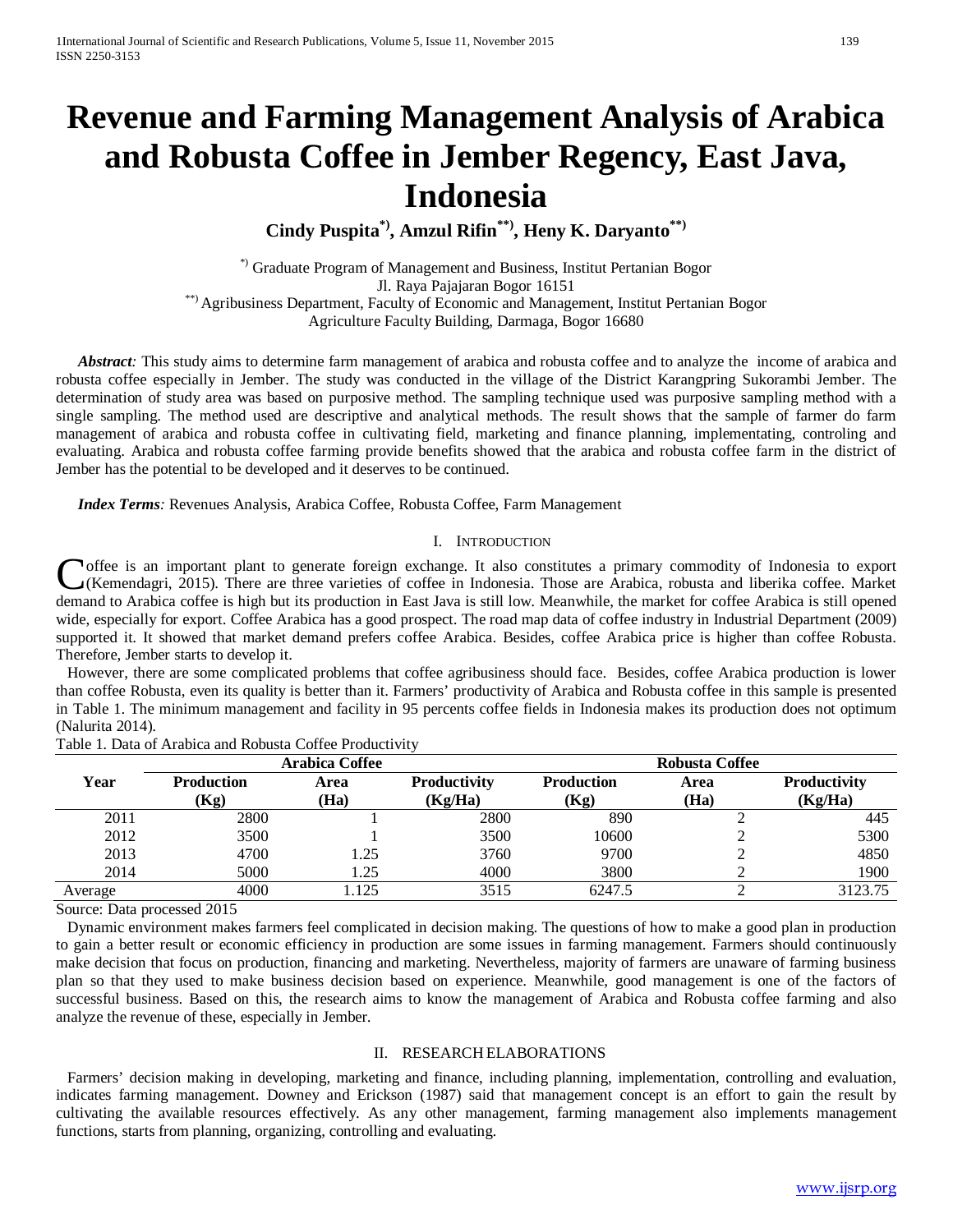Hariyati research (2014) of coffee Arabica in various methods of planting said that the highest revenue is from coffee Arabica in combination with yearly plant, was that Rp 21, 550,698,00. The research was in Village Sukorejo, Sumberwringin, Bondowoso. The research was in accordance with this research, where the farmers combined coffee Arabica with coffee robusta. Another research is by Sairdama (2013). It showed that farmers' average revenue in one crops season was Rp 1,164,083,3,00. Both research indicated that coffee Arabica farming is profitable. Wahyu researched about the revenue of coffee Arabica farming (2012). It indicated that the average revenue of each farmer in Village Sumberbulus in 2007 was Rp 7,087,054.38/ha/year. It indicated that this farming is profitable for farmers and it is good to continue it.

Arabica and Robusta coffee in Jember are not free from resources that constitute production factors in farming. The resources for farming are labor, fertilizer, pesticide and any other factors. If its availability is limited, it will become a problem for farming. Therefore, it needs farming management. Besides, effective management is able to minimize the cost for farming and optimizing the revenue. Farming management includes developing, marketing, and financing. It hopes that the research will give some benefits for farmers.

The research used data of coffee Arabica farming in 2014 and coffee Robusta farming in 2012, considering that in both years, Arabica and Robusta coffee plants were in the same years. The research was only to Arabica and Robusta coffee farming that produce fruits. Coffee Arabica farming in Jember is in Village Kemiri, Panti, and Village Karangpring, Sukorambi. However, the farming in Kemiri was still new so that it did not produce yet. Therefore, the research of Arabica and Robusta coffee farming was only in Village Karangpring, Sukorambi.

The determination of research area was based on purposive method. The period was April to May 2015. The sampling method was purposive method by single sampling. It was because of homogeneity in the sample and production factor cost. The data in this research are primary and secondary data. The data collections here are interview, document research and observation. The methods here are descriptive and analytical method. Descriptive method is to explain farming management, while analytical method is to analyze the revenue of farming. The formula is as follows:

 $Re$ venue = TR-TC Note: TR = Total Revenue  $TC = Total Cost$ 

III. RESULTS

## **Farming Management in Cultivation**

## **Cultivation Planning**

a. Planning of Plant

The plant that the farmers develop is the yearly plants. There are Robusta and Arabica coffee. The plants are planted in different wide of areas because of both terms to grow are different. Coffee Arabica can grow in land above of 700 masl, while coffee robusta is in land up to 700 masl. The farmers should plant both plants because of the failure risk in wet dry season. Coffee robusta needs long dry season, while coffee Arabica is better to stand in wet dry season. Besides, the different periods to crop between Arabica and robusta coffee makes the farmers only need short time to gain their money from crops.

b. Fields Planning

The fields for both coffees are different. The field for coffee Arabica is on 900 masl with sloping contours. Therefore the farmers use terracing. Meanwhile, the field for coffee Robusta is flat with height of 720 masl. The fields for both coffees are wood land that is in corporation with Forest Department. In 2014, the field for coffee Arabica was 1.25 ha, while coffee Robusta was 2 ha in 2012

Variety Plants and How to Obtain Seeds

Seeds variety for coffee Arabica is seed Kartika and Lini S. Seed Lini S has stronger scent than seed Kartika. The farmers usually use this seed. The farmers obtain it from Estate Department, while seed Kartika is from the field where the seed grows from the previous plant. Coffee Robusta uses seeds from Tugu Sari 6, BP 48 and BP 40 that grow from the previous plants.

d. Planning of Fertilizer and Pesticide

Fertilizer and pesticide in both coffees is the same. The fertilizers are inorganic fertilizers. Those are ZA and Phonska that is mixed with ratio 1:1. The pesticide is Round Up which is hybrid variant.

e. Labor Planning

The labor who works here is from outside of family. Man labor is for farming activities. Those are field maintenance, plant and postcrops activities. Woman labor is for crops activities because it needs patience and painstaking.

#### **Implementation of Cultivation**

The farming for Arabica and Robusta coffee is just little different. The farming activities are field maintenance, coffee plant treatment and crops. Field maintenance includes all activities to build terracing for coffee Arabica, but it is not for coffee Robusta. The place for rubbish and water flow is not prepared because the field is in mountain area where the water is from the rain. Coffee plants treatment includes weeding or weeds control four times in a year. It is that two times by using herbicide in dry season and two times manually by using sickle. After that is fertilizer preparation for rainy season. It makes some wholes surround the coffee plant for fertilizer. The data of fertilizer and pesticide for both coffees is presented in Table 2.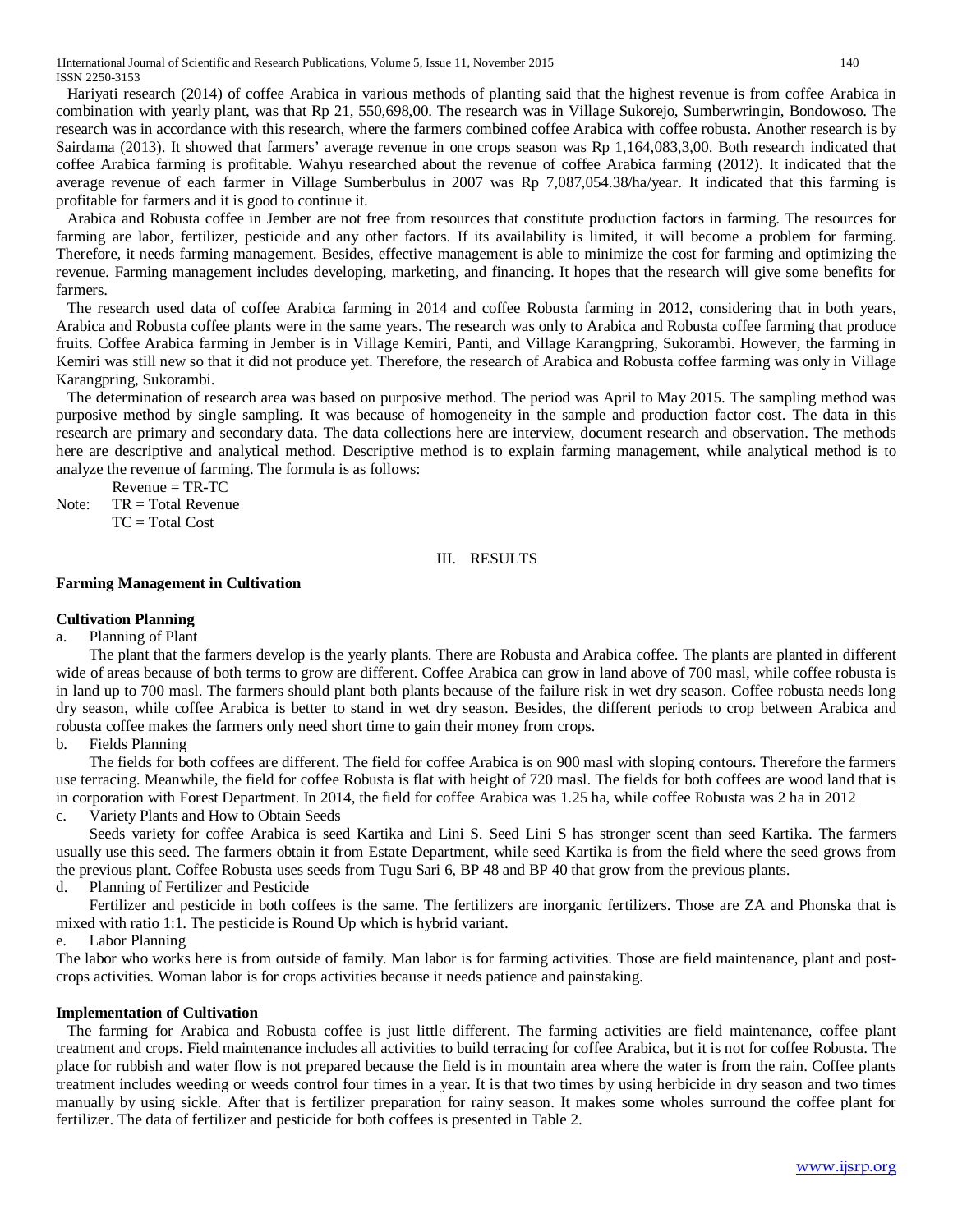| Table 2. Data of Fertilizer and Pesticide for Arabica and Robusta Coffee per hectare in Jember Regency |
|--------------------------------------------------------------------------------------------------------|
|--------------------------------------------------------------------------------------------------------|

|      |                                             |         | <b>Arabica Coffee</b> |                  |             | <b>Robusta Coffee</b> |         |      |                  |  |
|------|---------------------------------------------|---------|-----------------------|------------------|-------------|-----------------------|---------|------|------------------|--|
| Year | Area                                        | Phonska | ZA                    | <b>Herbicide</b> | <b>Year</b> | Area                  | Phonska | ZA   | <b>Herbicide</b> |  |
|      | (Ha)                                        | (kg)    | (kg)                  | Œ.               |             | (Ha)                  | (kg)    | (kg) | Œ                |  |
| 2014 | ر ے .                                       | 300     | 300                   |                  | 2012        | 2.00                  | 300     | 300  | 2,00             |  |
|      | $\Omega_{\text{out}}$ Dete nucleared $2015$ |         |                       |                  |             |                       |         |      |                  |  |

Source: Data processed 2015

The fertilizers for both coffees are Phonska and ZA. For each hectare, it needs 300 kg Phonska and ZA fertilizer and 1 liter herbicide. The herbicide here is in a bottle with volume 1 liter. In Table 3, there is a difference in herbicide volume for both coffees because for coffee Arabica, the need of herbicide is about 2.5 liter, while the herbicide that it could buy was 3 liter. It means that coffee Arabica needs 2.4 liter per hectare. The farmers used to cut the bud on top so it will be easy for them in crops. Cutting plant after crop is in October and cutting production is in February to April. Then it is time to cut the bud that comes out from coffee stem and it is once in four months. The farmers use splice in coffee Arabica, but not in coffee Robusta. It means to know the variety of seeds, make crops become easy and rejuvenate the bud that is not productive. The data of labor in plant maintenance per hectare is presented in Table 3.

Table 3. Data of Labor in Plant Maintenance for Arabica and Robusta Coffee per hectare in Jember Regency

|                       |                | <b>Terracing Build</b>    |                       |                | <b>Manual Weeding</b>     |                | <b>Herbicide Weeding</b>                    |                |  |  |
|-----------------------|----------------|---------------------------|-----------------------|----------------|---------------------------|----------------|---------------------------------------------|----------------|--|--|
| Year                  |                | <b>Coffee Variety</b>     |                       |                | <b>Coffee Variety</b>     |                | <b>Coffee Variety</b>                       |                |  |  |
|                       | <b>Arabica</b> | <b>Robusta</b>            |                       | <b>Arabica</b> | <b>Robusta</b>            | <b>Arabica</b> | <b>Robusta</b>                              |                |  |  |
| 2012                  |                |                           |                       |                | 30                        |                |                                             |                |  |  |
| 2014                  | 112            |                           |                       | 48             |                           |                |                                             |                |  |  |
| Fertilizing           |                | <b>Cutting Production</b> |                       |                | <b>Post-Crops Cutting</b> |                | <b>Cutting the Buds outside</b><br>the Stem |                |  |  |
| <b>Coffee Variety</b> |                |                           | <b>Coffee Variety</b> |                | <b>Coffee Variety</b>     |                | <b>Coffee Variety</b>                       |                |  |  |
| Arabica               | <b>Robusta</b> | Arabica                   | Robusta               |                | <b>Arabica</b>            | <b>Robusta</b> | <b>Arabica</b>                              | <b>Robusta</b> |  |  |
|                       |                |                           | 18                    |                |                           | 18             |                                             | 12             |  |  |
|                       |                | 14                        |                       |                | 14                        |                |                                             |                |  |  |

Source: Data processed 2015

The labor to build terracing is 112 HOK. It is more than maintenance of any other coffee plant needs. Terracing build is only for coffee Arabica if it has been slide because of water flow. Therefore, the need of the labor is not always each year. Manual weeding also needs more labor because the farmers should clean the weeds by using sickle. The difference of labor total here is because of weed thickness that is different in each plant. Harvesting includes picking bad fruits, harvest, picking the rest fruits, and picking the fallen fruits. Picking bad fruits is once in a week before harvest. Harvest for coffee Arabica is in May to July, while coffee Robusta is in July to October. Picking the rest fruit is in the end of harvest time. Picking the fallen fruits usually is to give the fruits to the labors. The data of the labors for harvest in Jember is presented in Table 4.

Table 4. Data of Labor for Harvest in Jember Regency

|      |         | <b>Picking Bad Fruits 1</b> |         |                       | Picking Bad Fruits 2 Picking Bad Fruits 3 |                       |         | <b>Harvest</b>        | <b>Picking the Rest</b><br><b>Fruits</b> |         |
|------|---------|-----------------------------|---------|-----------------------|-------------------------------------------|-----------------------|---------|-----------------------|------------------------------------------|---------|
| Year |         | <b>Coffee Variety</b>       |         | <b>Coffee Variety</b> |                                           | <b>Coffee Variety</b> |         | <b>Coffee Variety</b> | <b>Coffee Varietv</b>                    |         |
|      | Arabica | <b>Robusta</b>              | Arabica | <b>Robusta</b>        | Arabica                                   | <b>Robusta</b>        | Arabica | <b>Robusta</b>        | Arabica                                  | Robusta |
| 2012 |         |                             |         |                       |                                           |                       |         | 106                   |                                          | 28      |
| 2014 |         |                             |         |                       |                                           |                       | 45      |                       |                                          |         |

Source: Data processed 2015

For both coffees, the highest total of labors is in harvest time. For coffee Robusta, the labors per hectare are 106 HOK. It is higher than coffee Arabica that just needs 45 HOK. It is because of the productivity of coffee Robusta that is higher than coffee Arabica. Besides, production of coffee Robusta in 2012 was assessed good because the picking for bad fruits was only two times with 2 HOK labors.

#### **Controlling and Evaluating**

The farmers need more time to control their fields because the fields for Arabica and Robusta coffee are in the different areas. They do it by themselves to makes sure it grows well. It includes cutting unproductive bud, picking bad fruits, splicing bud, and clean weeds. In management, it runs well. However, they need to evaluate the weeding, both manually and using herbicide, especially in coffee Arabica, because it needs more labors in its weeding.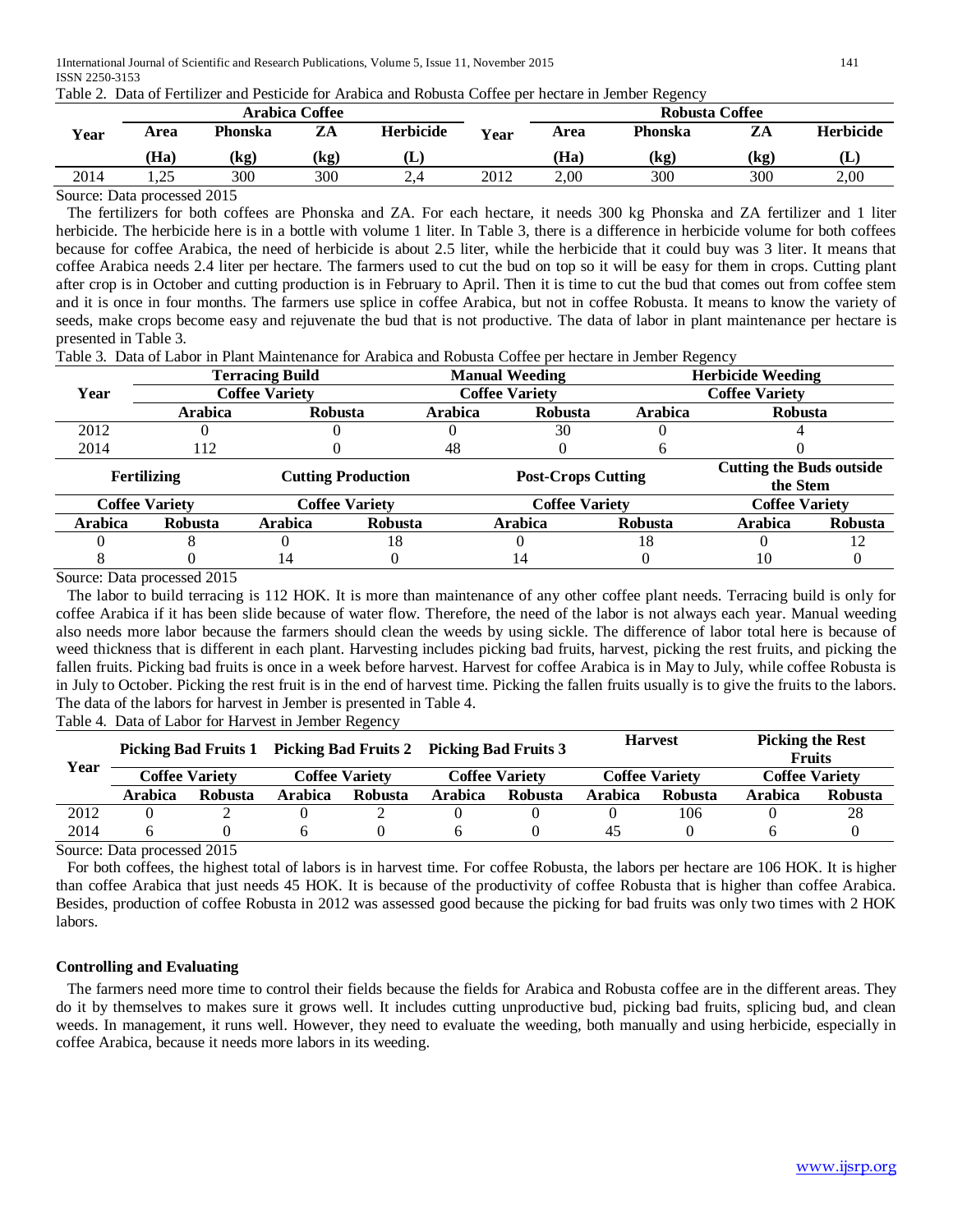## **Farming Management in Marketing**

#### **Planning of Marketing**

The farmers sell their crops in logs because they do not have any equipment to cultivate it. Besides, the time for them to gain the money is shorter and it does not it more labors to cultivate the logs coffee. They sell the coffee to farming group.

## **Marketing Implementation**

Based on experience, the farmers sell their crops to farming group even the farming group limits coffee Robusta. The farming group just receives 40% from total crops and the farmers should sell the rest to any other coffee sellers. It is because the equipment they have are not sufficient to cultivate all coffees. The price the farmers get if they sell to any other seller is lower than if they sell to the farming group. The spread is between 300-500 rupiahs per kilogram. They also spend transportation cost to carry their crops. The cost for transportation per hectare is presented in Table 5.

|      |                                                             | Arabica Coffee                |              |                | Robusta Coffee              |                               |        |  |
|------|-------------------------------------------------------------|-------------------------------|--------------|----------------|-----------------------------|-------------------------------|--------|--|
|      | <b>Harvest</b>                                              |                               |              | <b>Harvest</b> |                             |                               |        |  |
| Year | Coffee<br><b>Production</b>                                 | <b>Transportation</b><br>Cost | <b>Total</b> | Year           | Coffee<br><b>Production</b> | <b>Transportation</b><br>Cost | Total  |  |
|      | (Kg)                                                        | (Rp/kg)                       | (Rp)         |                | (Kg)                        | (Rp/Kg)                       | (Rp)   |  |
| 2014 | 4000                                                        | 100                           | 400000       | 2012           | 5300                        | 100                           | 530000 |  |
|      | $\mathcal{C}_{\text{out}}$ D <sub>ata</sub> measured $2015$ |                               |              |                |                             |                               |        |  |

Table 5. Transportation Cost for Arabica and Robusta Coffee per hectare in Jember Regency

Source: Data processed 2015

## **Marketing Controlling and Evaluation**

Marketing controlling starts when the farmers transport the corps from the fields to the merchant and measure it. It is also done by their wives. No obstacle in marketing. However, the farmers need to withstand their selling to farming group to gain the optimum profit.

## **Farming Management in Finance**

Finance management means to manage the farming finance in order to run it well in the present and the future. There are some farmers that also decide to take a loan from a cooperative or any other finance institution. In this research, the farmers the researcher found decide to use their own money.

#### **Revenue Analysis**

Profit is the spread between total revenue subtracts the cost it spends. Total revenue is total coffee production multiple coffee price. Total cost is fixed cost multiple variable cost. Fixed cost is depreciation cost of all equipment they use for production. Variable cost includes fertilizer, pesticide and transportation cost. Some equipment they use in farming are sickle, pail, hack, sprayer, scissor, and knife. Knife is only for coffee Robusta. The revenue of coffee Arabica per hectare is presented in Table 6.

Table 6. Profit of Arabica Coffee per hectare in Jember Regency **Year Fixed Cost Variable Cost Total Cost Total Production Price Total Revenue Profit**<br>  $(\mathbf{P}_{\mathbf{P}})(\mathbf{P}_{\mathbf{P}})$  **(D<sub>P</sub>**)</sub>  $(\mathbf{P}_{\mathbf{P}})(\mathbf{P}_{\mathbf{P}})$  **(D<sub>P</sub>**)</sub>  $(\mathbf{P}_{\mathbf{P}})(\mathbf{P}_{\mathbf{P}})$  **(D**<sub>P</sub>) **(Rp) (Rp) (Rp) (Kg) (Rp/Kg) (Rp) (Rp)** 2014 47.500 10.306.000 10.353.500 4000 5.500 22.000.000 11.646.500

Source: Data processed 2015

The revenue of coffee Arabica per hectare in 2014 was Rp 11,646,500.00 with total cost Rp 10,353,500.00. The highest cost was cost for labors, was that Rp 8,496,000.00. It is hope that resource management, especially labor resource, effectively and efficiently is able to minimizing cost. The production of coffee Arabica was 4000 kg and the price was Rp 5,500.00. It means that the farmers gain the profit and it is good for them to continue it.

#### Table 7. Profit of Robusta Coffee per hectare in Jember Regency

| Year | <b>Fixed</b><br>Cost<br>(Rp | Cost<br>$\sqrt{$ ariable $\sqrt{ }$<br>(Rn) | <b>Total Cost</b><br>(Rp) | <b>Total Production</b><br>(Kg) | Price<br>(Rp/Kg) | <b>Total Revenue</b><br>(Rp) | Profit<br>(Rp |
|------|-----------------------------|---------------------------------------------|---------------------------|---------------------------------|------------------|------------------------------|---------------|
| 2012 | 56.250                      | 7.580.000                                   | 7.636.250                 | 5300                            | 4.100            | .730.000<br>21               | 14.093.750    |

Source: Data processed 2015

In 2012, the revenue of coffee Robusta the farmers gained was Rp 14,093,750.00. Coffee Robusta productivity is higher than coffee Arabica even its price is lower so that its revenue is higher than coffee Arabica. Total cost of coffee Robusta was Rp 7,636,250.00. It is lower than coffee Arabica. The labor cost is the highest cost, was that Rp 5,000,000.00. The labor it used is lesser than coffee Arabica even there was salary difference between year 2012 and 2014. Therefore, it is minimizing the labor cost. Therefore, the farmers gain their profit and it is good to continue it.